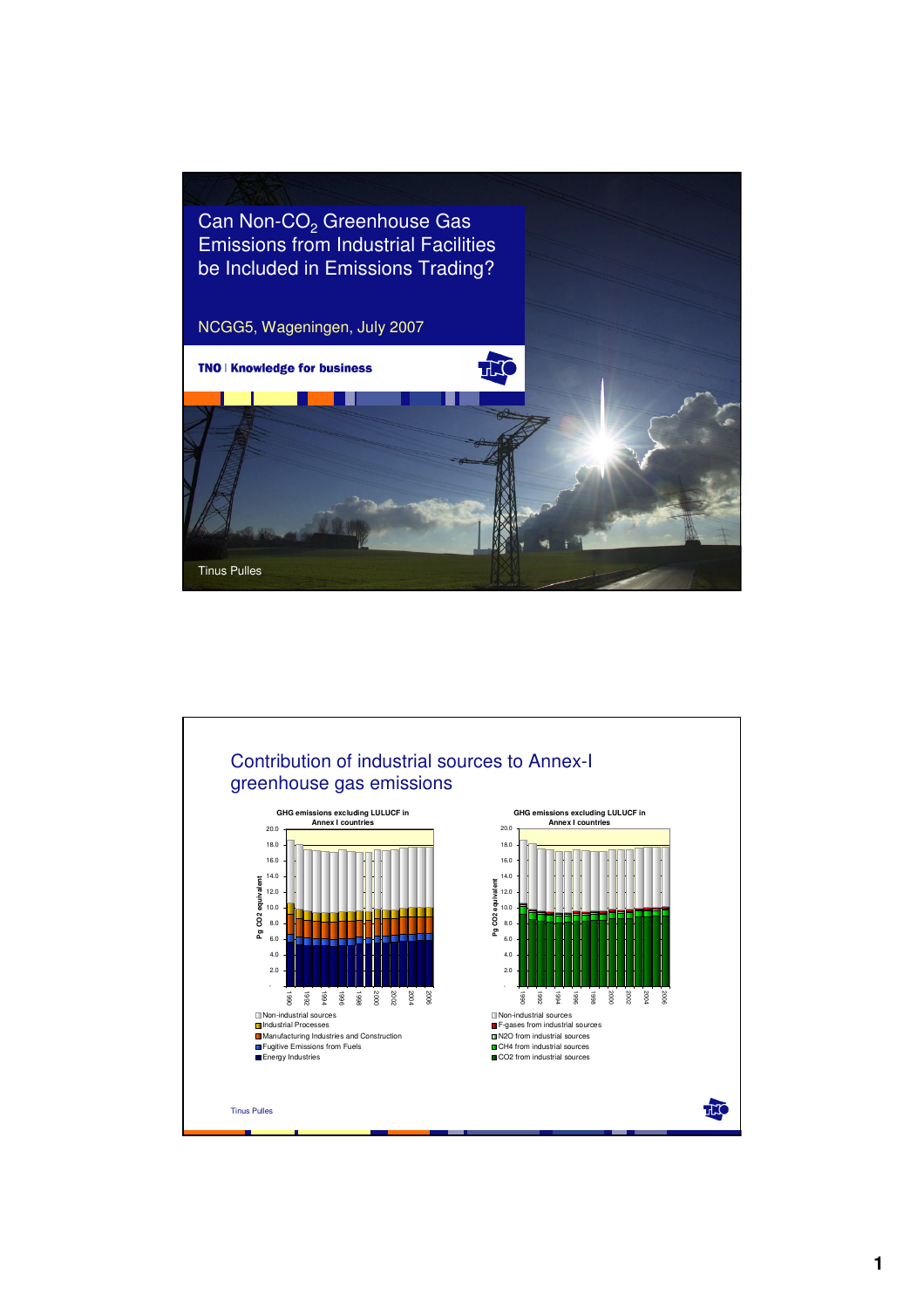

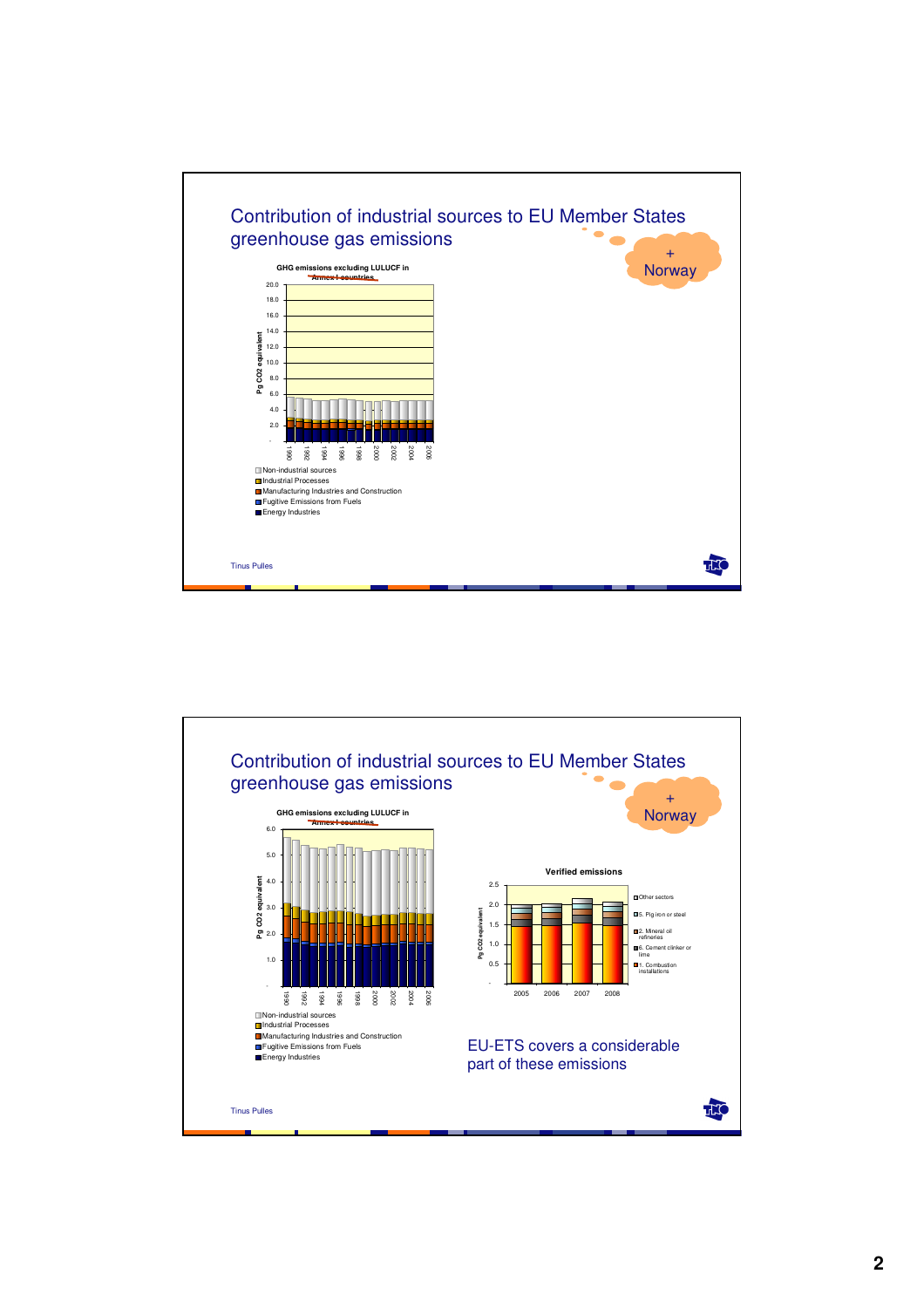

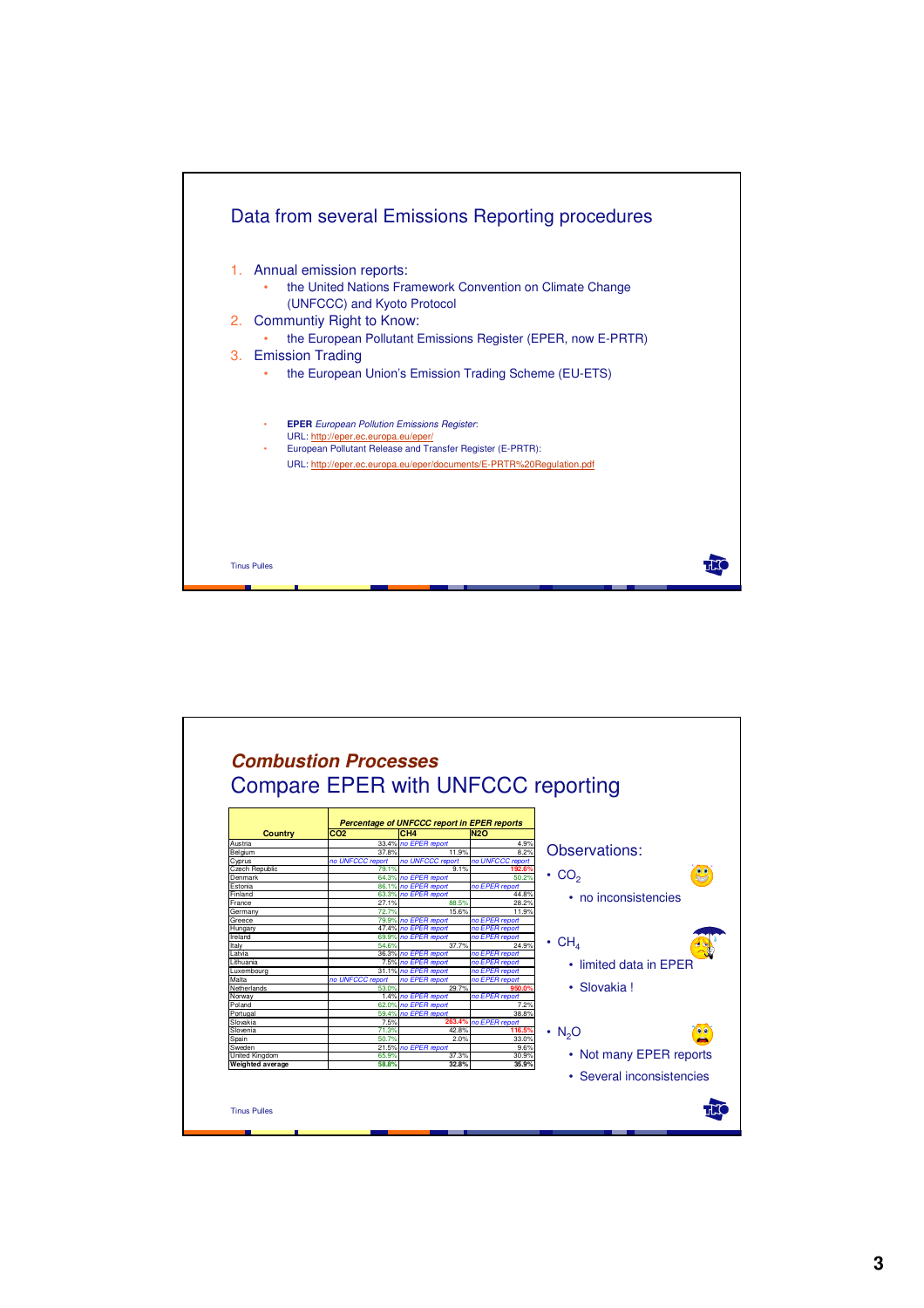

|                       |                    | <b>Estimated Emissions from Combustion</b> |                                              |                 |               |  |  |
|-----------------------|--------------------|--------------------------------------------|----------------------------------------------|-----------------|---------------|--|--|
|                       |                    |                                            |                                              |                 |               |  |  |
|                       | <b>UNFCCC</b>      | <b>EPER Large</b><br><b>Combustion</b>     | <b>EPER Power plants</b><br>linked to PLATTS |                 |               |  |  |
|                       | <b>Industrial</b>  |                                            |                                              |                 |               |  |  |
|                       | <b>Combustion</b>  |                                            |                                              |                 |               |  |  |
| <b>Country</b>        |                    | Emission in 2004 (Gq CO2 equivalents)      |                                              |                 |               |  |  |
|                       |                    | CO <sub>2</sub>                            |                                              | CH <sub>4</sub> | <b>N2O</b>    |  |  |
| Austria               | 31 626             | 10 555                                     | 8.657                                        | 3.0             | 26.9          |  |  |
| Belgium               | 58 900             | 22 246                                     | 18 720                                       | 5.5             | 62.3          |  |  |
| Cyprus                |                    | 3 2 5 0                                    | 3 2 5 0                                      | 2.7             | 7.9           |  |  |
| <b>Czech Republic</b> | 83 280             | 65 878                                     | 42880                                        | 9.2             | 192.2         |  |  |
| Denmark               | 31 211             | 20 075                                     | 19 471                                       | 5.2             | 72.5          |  |  |
| Estonia               | 13 993             | 12 053                                     | 371                                          | 0.1             | 0.2           |  |  |
| Finland               | 44 228             | 28 015                                     | 17 769                                       | 5.4             | 65.6          |  |  |
| France                | 143 358            | 38 899                                     | 24 730                                       | 8.3             | 100.8         |  |  |
| Germany               | 471 706            | 343 152                                    | 291 201                                      | 67.7            | 1 272.1       |  |  |
| Greece                | 66 808             | 53 375                                     | 48 134                                       | 13.3            | 198.7         |  |  |
| Hungary               | 29 091             | 13 775                                     | 10 162                                       | 2.4             | 40.0          |  |  |
| Ireland               | 21 042             | 14 708                                     | 10 566                                       | 3.2             | 30.5          |  |  |
| Italy                 | 244 125            | 133 260                                    | 113 712                                      | 60.3            | 239.6         |  |  |
| atvia                 | 3 1 8 3            | 1 1 5 5                                    | 1 0 2 3                                      | 0.4             | 0.6           |  |  |
| Lithuania             | 6915               | 519                                        | 519                                          | 0.4             | 1.2           |  |  |
| Luxembourg            | 3 1 5 4            | 980                                        | 980                                          | 0.4             | 0.5           |  |  |
| Malta                 |                    | 1962                                       | 1 9 6 2                                      | 1.6             | 4.8           |  |  |
| Netherlands           | 97 207             | 51 561                                     | 43 473                                       | 13.1            | 114.9         |  |  |
| Norway                | 16 26 1<br>219 228 | 232<br>135 916                             |                                              |                 |               |  |  |
| Poland<br>Portugal    | 32 585             | 19 357                                     | 101 862<br>18 3 86                           | 23.2<br>6.1     | 474.5<br>68.7 |  |  |
| Slovakia              | 25 155             | 1891                                       | 128                                          | 0.0             | 0.1           |  |  |
| Slovenia              | 8 5 4 6            | 6 0 9 2                                    | 5 2 5 0                                      | 1.1             | 24.2          |  |  |
| Spain                 | 184 928            | 93 692                                     | 77 897                                       | 20.4            | 340.1         |  |  |
| Sweden                | 23 669             | 5 0 9 0                                    | 3 4 9 5                                      | 1.5             | 7.1           |  |  |
| United Kingdom        | 293 105            | 193 200                                    | 142 000                                      | 38.8            | 510.9         |  |  |
| Total                 | 2 153 304          | 1 270 888                                  | 1 006 598                                    | 293.4           | 3856.9        |  |  |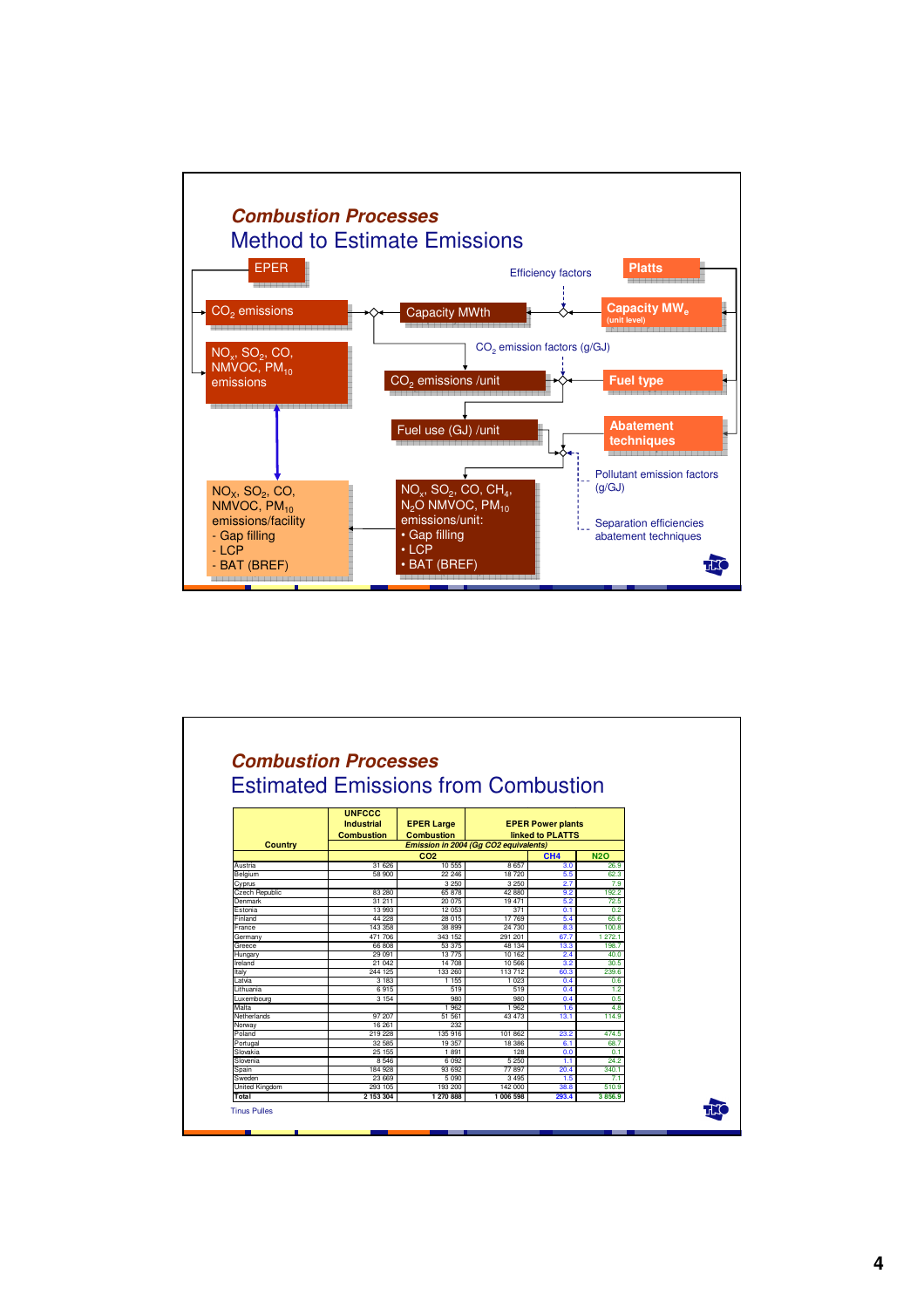

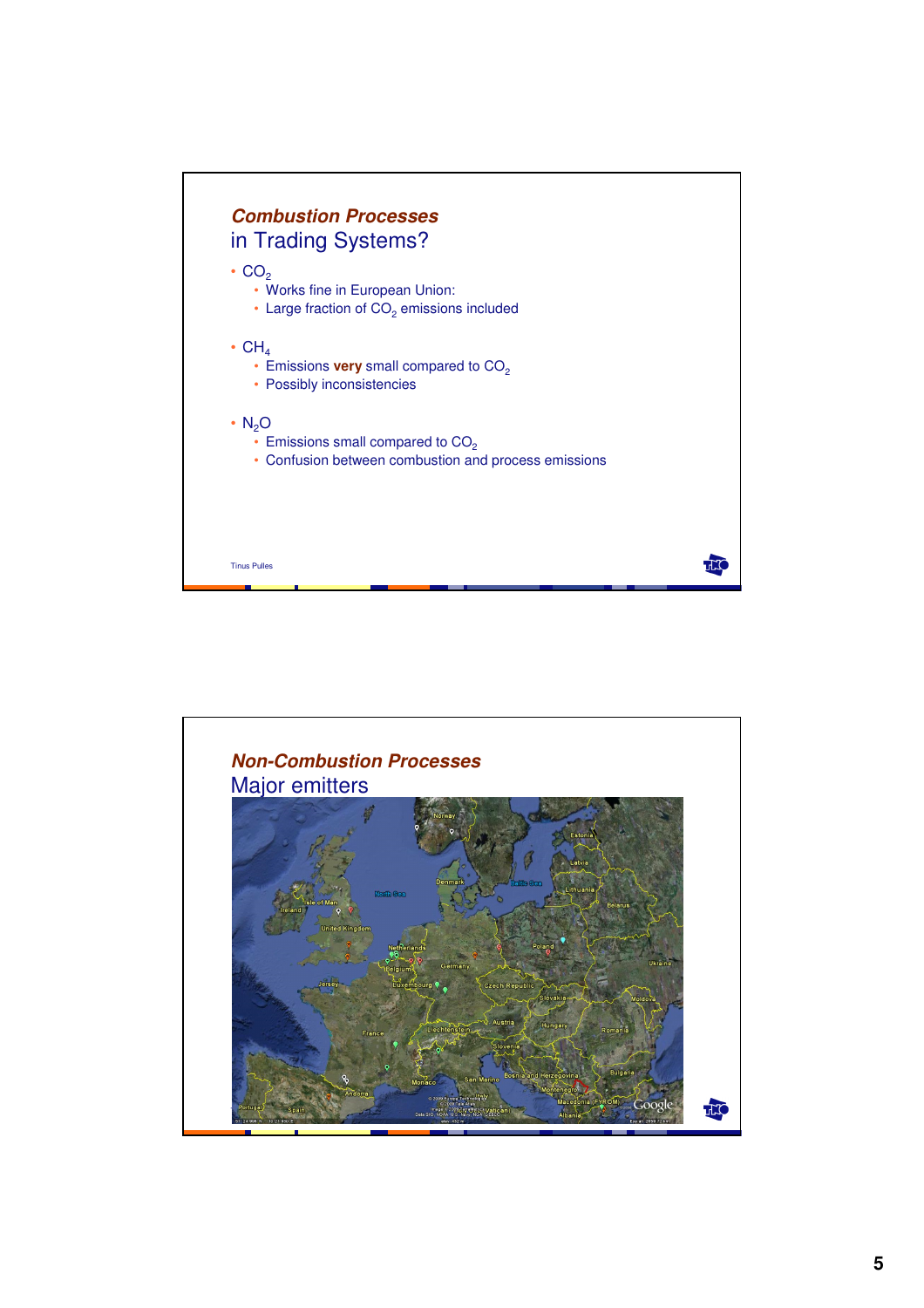| <b>Largest Emitters in Europe</b> |                              |                                                                                    |                                                             |                          |       |  |  |  |
|-----------------------------------|------------------------------|------------------------------------------------------------------------------------|-------------------------------------------------------------|--------------------------|-------|--|--|--|
| pollutant                         | $-$ Nat ID                   | - Facility Name                                                                    | - Main Activity                                             | - Total                  |       |  |  |  |
| CO <sub>2</sub>                   | FR 070 00956                 | SOLLAC ATLANTIQUE DUNKERQUE                                                        | Metal industry                                              | 11,900,000,000           | 0.6%  |  |  |  |
|                                   | IT 16073001                  | ILVA S.P.A. - ILVA S.P.A. Stabilimento di Taranto                                  | Metal industry                                              | 9 560 000 000            | 0.5%  |  |  |  |
|                                   | FR 064.01052                 | SOLLAC MEDITERRANEE SITE DE FOS                                                    | Metal industry                                              | 8 590 000 000            | 0.4%  |  |  |  |
|                                   | ES 816                       | CERAMICAS PRINCEP S.L                                                              | Cement, lime, glass, mineral substances or ceramic products | 7910000000               | 0.4%  |  |  |  |
|                                   | AT 1036310456                | voestalpine Standort Linz:voestalpine Stahl GmbH.voestalpine                       | Metal industry                                              | 7 430 000 000            | 0.4%  |  |  |  |
|                                   |                              | Gießerei Linz GmbH.voestalpine Schmiede GmbH.voestalpine<br>Grobblech GmbH & Co KG |                                                             |                          |       |  |  |  |
| CH <sub>4</sub>                   | DE 06-15-th06                | HMD Halle-Lochau                                                                   | Disposal of non-hazardous waste and landfills               | 36 600 000               | 2.2%  |  |  |  |
|                                   | GR FL5401287                 | LANDFILL OF TAGARADES THESSALONIKI                                                 | Disposal of non-hazardous waste and landfills               | 23 900 000               | 1.4%  |  |  |  |
|                                   | ES 1516                      | CENTRO ELIMINACION RESIDUOS DE ZARAGOZA                                            | Disposal of non-hazardous waste and landfills               |                          | 1.1%  |  |  |  |
|                                   | <b>UK EA-1201</b>            | Gerrards Cross Waste Disposal Ltd.                                                 | Disposal of non-hazardous waste and landfills               | 18 500 000<br>15 100 000 | 0.9%  |  |  |  |
|                                   | <b>IK FA-2900</b>            | Waste Management Ltd                                                               | Disposal of non-hazardous waste and landfills               | 14 600 000               | 0.9%  |  |  |  |
|                                   |                              |                                                                                    |                                                             |                          |       |  |  |  |
| N20                               | IT 01003004                  | RADICI CHIMICI S.P.A. - RADICI CHIMICA SPA                                         | Basic organic chemicals                                     | 24 000 000               | 14.0% |  |  |  |
|                                   | DE 06-07-8290552 (154001100) | <b>BASF AG</b>                                                                     | Basic inorganic chemicals or fertilisers                    | 14 000 000               | 0.2%  |  |  |  |
|                                   | NL 51105                     | YARA Sluiskil BV                                                                   | Basic inorganic chemicals or fertilisers                    | 10 400 000               | 0.1%  |  |  |  |
|                                   | <b>NL 62</b>                 | <b>DSM LIMBURG BV</b>                                                              | Basic organic chemicals                                     | 7 340 000                | 0.2%  |  |  |  |
|                                   | RF v00112120000187           | <b>BASF Antwerpen nv</b>                                                           | Basic organic chemicals                                     | 6 630 000                | 0.2%  |  |  |  |
| <b>HFCs</b>                       | BE vl00302990000147          | <b>BUBBLE AND FOAM INDUSTRIES</b>                                                  | Basic organic chemicals                                     | 339 000                  | 24.4% |  |  |  |
|                                   | GR EL5401097                 | PHOSPHORIC FERTILIZERS INDUSTRY S.A. THESSALONIK<br><b>FACTORY</b>                 | Basic inorganic chemicals or fertilisers                    | 152 000                  | 11.0% |  |  |  |
|                                   | FR 061.03685                 | <b>ATOFINA</b>                                                                     | Basic inorganic chemicals or fertilisers                    | 83 000                   | 6.0%  |  |  |  |
|                                   | FR 066,01578                 | RHODIA ORGANIQUE                                                                   | Basic organic chemicals                                     | 78 900                   | 5.7%  |  |  |  |
|                                   | NL 10079                     | DU PONT DE NEMOURS NED. BV                                                         | Basic organic chemicals                                     | 72 300                   | 0.0%  |  |  |  |
| PFCs                              | FR 068.02504                 | Aluminium Pechiney Lannemezan                                                      | Metal industry                                              | 172 000                  | 24.9% |  |  |  |
|                                   | FR 066,01578                 | RHODIA ORGANIQUE                                                                   | Basic organic chemicals                                     | 82 800                   | 5.7%  |  |  |  |
|                                   | BE vl01851258000121          | 3M Belgium NV                                                                      | Basic organic chemicals                                     | 42 900                   | 6.2%  |  |  |  |
|                                   | SE 2281-103                  | Kubikenborg Aluminium AB                                                           | Metal industry                                              | 38 900                   | 0.0%  |  |  |  |
|                                   | NO A40007                    | HYDRO ALUMINIUM AS KARMØY                                                          | Metal industry                                              | 34 900                   | 0.0%  |  |  |  |
| SF <sub>6</sub>                   | <b>UK EA-1739</b>            | MAGNESIUM ELEKTRON LTD                                                             | Metal industry                                              | 14 200                   | 18.4% |  |  |  |
|                                   | PL 07W000057                 | Drwalewskie Zaklady Przemyslu Bioweterynaryinego BIOWET<br>Drwalew S.A.            | Pharmaceutical products                                     | 10 800                   | 14.0% |  |  |  |
|                                   | DE 06-08-7047053             | Solvay Fluor u. Derivate GmbH                                                      | Basic inorganic chemicals or fertilisers                    | 10 000                   | 2.9%  |  |  |  |
|                                   | FR 068.02551                 | Péchiney Electrométallurgie (Usine de MARIGNAC)                                    | Metal industry                                              | 9 9 3 0                  | 12.9% |  |  |  |
|                                   | NO A21037                    | NORSK HYDRO PRODUKSJON, Porsarunn Ind -<br>Magnesiumfabrikken                      | Metal industry                                              | 8 600                    | 11.2% |  |  |  |